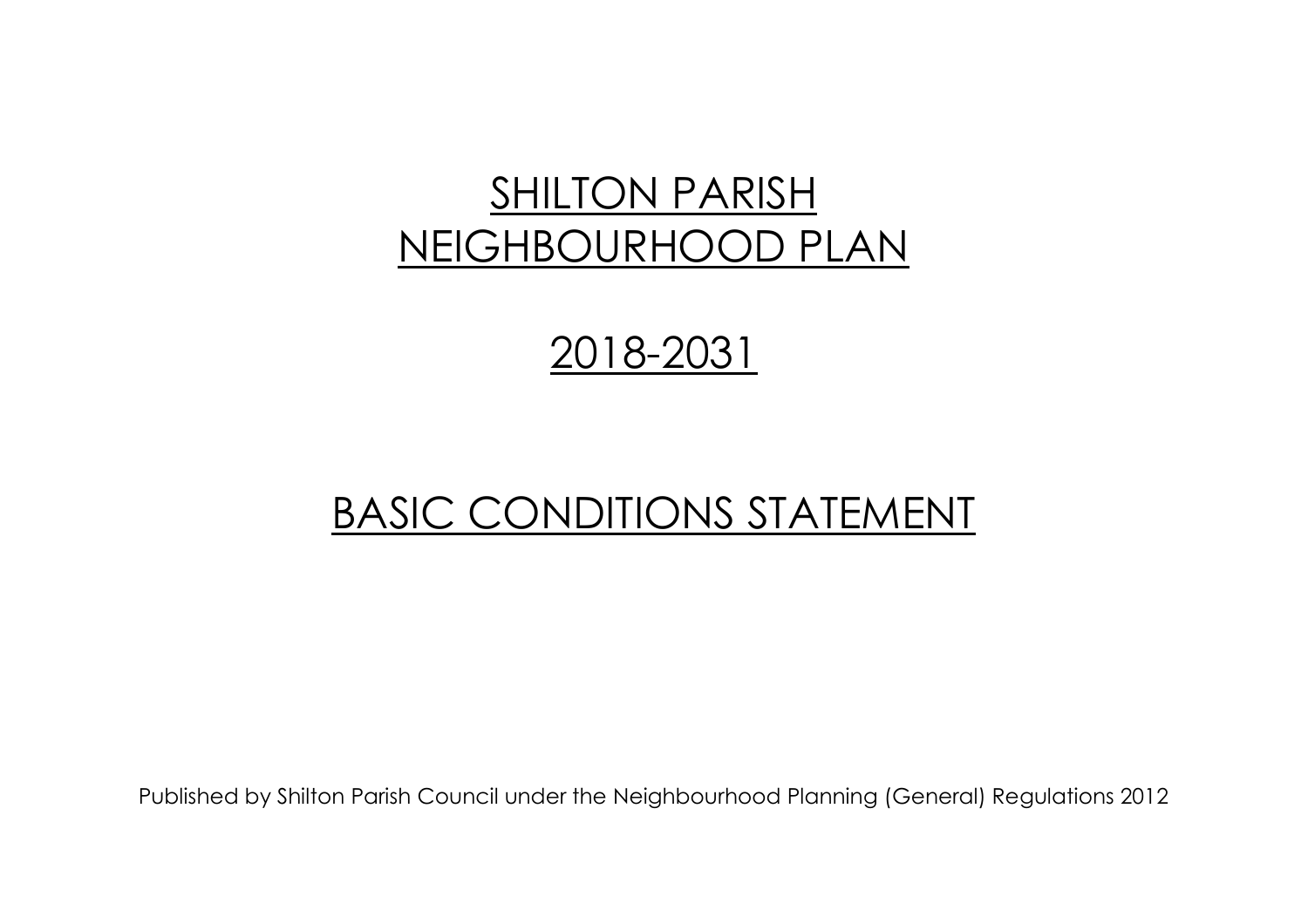1.1This statement has been prepared by Shilton Parish Council ("the Parish Council") to accompany its submission of the Shilton Parish Neighbourhood Plan ("the Neighbourhood Plan") to the local planning authority, West Oxfordshire District Council ("the District Council"), under Regulation 15 of the Neighbourhood Planning (General) Regulations 2012 ("the Regulations").

1.2 The Neighbourhood Plan has been prepared by the Parish Council, a qualifying body, for the Neighbourhood Area, which coincides with the boundary of the Parish of Shilton and which was designated by the District Council on 5 October 2016.

1.3 The policies described in the Neighbourhood Plan relate to the development and use of land in the designated Neighbourhood Area. They do not relate to 'excluded development', as defined by the Regulations. The plan period of the Neighbourhood Plan is from 2018 – 2031, which reflects the end of the plan period of the adopted West Oxfordshire Local Plan 2011  $-2031$ .

1.4 The statement addresses each of the four 'Basic Conditions' required of the Regulations and explains how the submitted Neighbourhood Plan meets the requirements of paragraph 8 of Schedule 4B to the 1990 Town & Country Planning Act.

1.5 The Regulations state that a Neighbourhood Plan will be considered to have met the conditions if:

- Having regard to national policies and advice contained in guidance issued by the Secretary of State, it is appropriate to make the Neighbourhood Development Plan,
- The making of the Neighbourhood Development Plan contributes to the achievement of sustainable development,
- The making of the Neighbourhood Development Plan is in general conformity with the strategic policies contained in the development plan for the area of the authority (or any part of that area).
- The making of the Neighbourhood Development Plan does not breach, and is otherwise compatible with EU obligations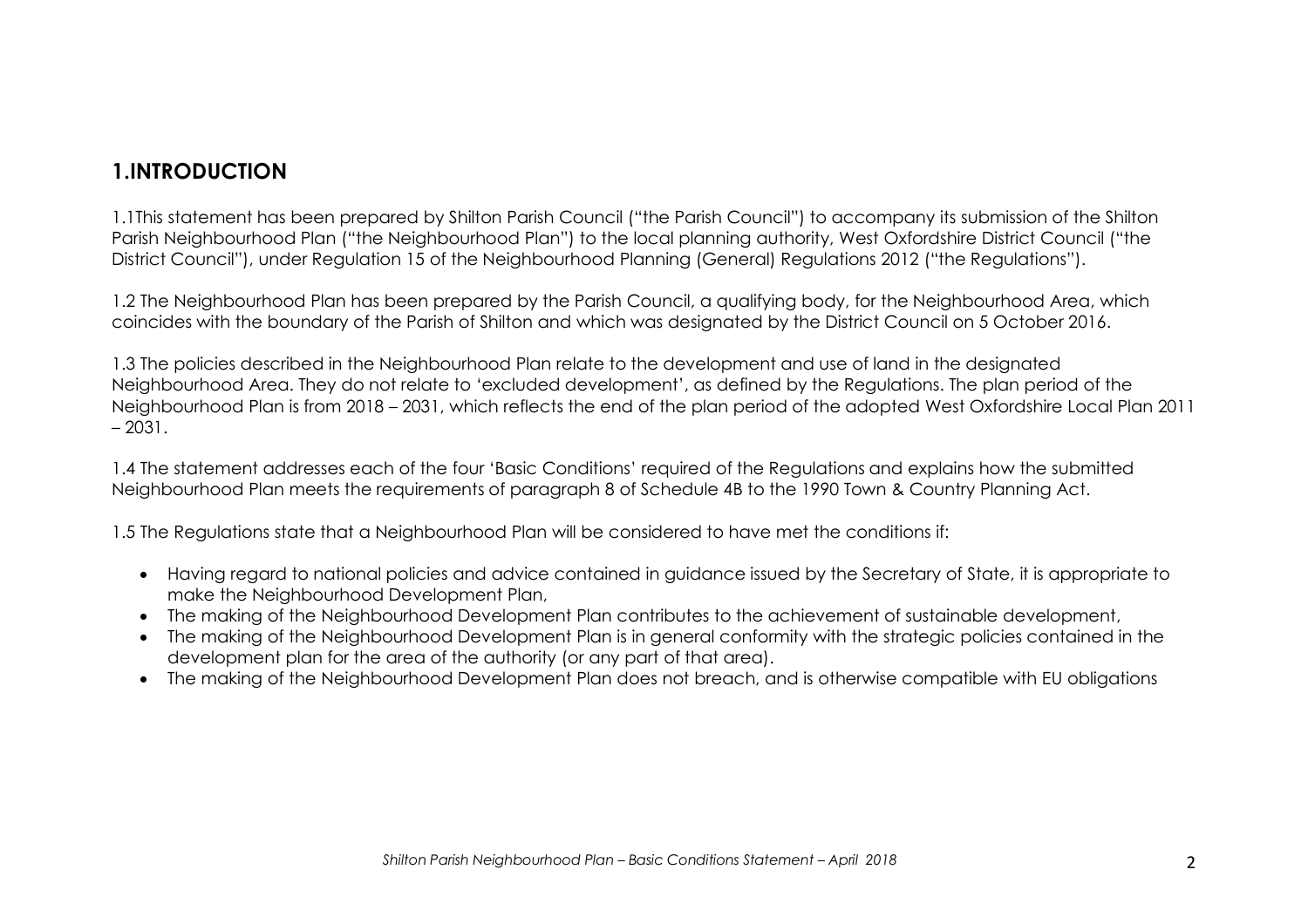

*Plan A: Shilton Designated Neighbourhood Area*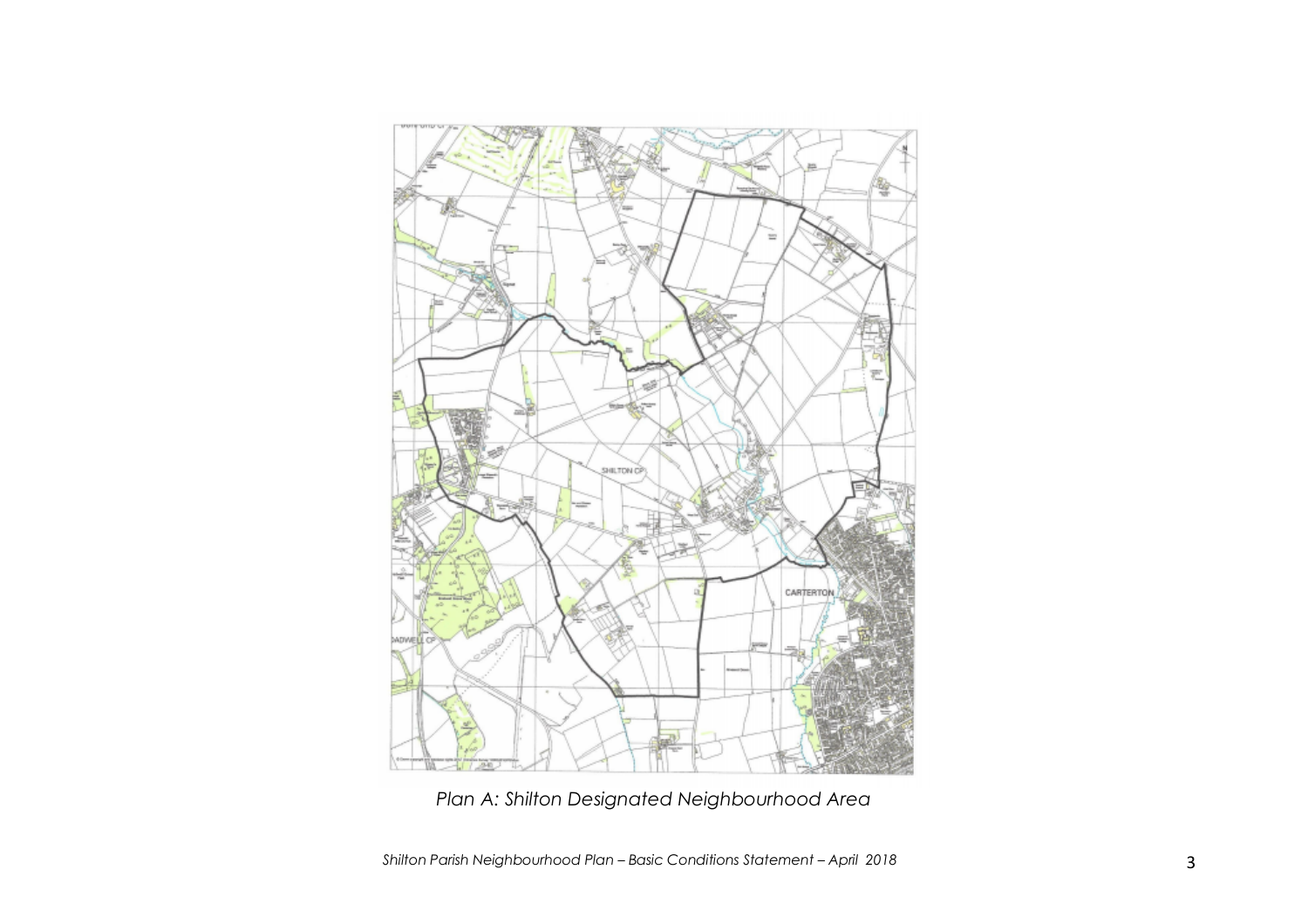### **2.BACKGROUND**

2.1 The decision to proceed with a Neighbourhood Plan was made by the Parish Council in 2016. The key driver of this decision was a sense of wanting to plan positively for the future of the Parish. Although a small and picturesque village with few services, the Parish Council wanted to explore how to tackle the consequences of an aging village population and to improve the quality of design in the Conservation Area. Mindful that the Parish also covers Bradwell Village on its western edge (a former hospital site), it was also keen to ensure the community there had an opportunity to raise planning issues for potential inclusion in the Plan.

2.2 A steering group was formed comprising the residents and Parish Council representatives. The group has been delegated authority by the Parish Council to make day-to-day decisions on the preparation of the Neighbourhood Plan. Early in the discussions, it became clear there was an opportunity to bring forward an affordable housing scheme in Shilton village as a means of addressing access to such housing and changing its demographic profile. The possibility of making that proposal as a Community Right to Build Order (CRTBO) was identified and that was added to the remit of the group to progress.

2.3 Following a series of consultation activities in 2017, the Parish Council, as the qualifying body, approved the publication of the Pre-Submission Plan and the Draft CRTBO in February 2018. It has now approved the final version of the Plan and other submission documentation for examination. The Order is published separately but alongside the Plan, as it is the intention that the Plan and Order are examined together, and if they are both considered to meet the basic conditions, then they will go to the same referendum for community approval.

2.4 The steering group has benefited from regular liaison with officers of the District Council, although the Parish Council had appointed its own professional planning consultants to assist in the preparation of the Plan and Order. This has been helpful in ensuring that the Plan and Order will properly take into account the new Local Plan, which has been at its examination since 2015. Its adoption immediately prior to the examination of the Plan and Order means that both can be assessed in relation to that new strategic planning framework.

2.5 The Neighbourhood Plan contains seven land use policies. The Plan has deliberately avoided containing policies that duplicate forthcoming development plan policies or national policies that are already or will be used to determine planning applications. The policies are therefore a combination of site-specific allocations or other proposals and of development management matters that seek to deliver national planning objectives and complement and refine Local Plan policies.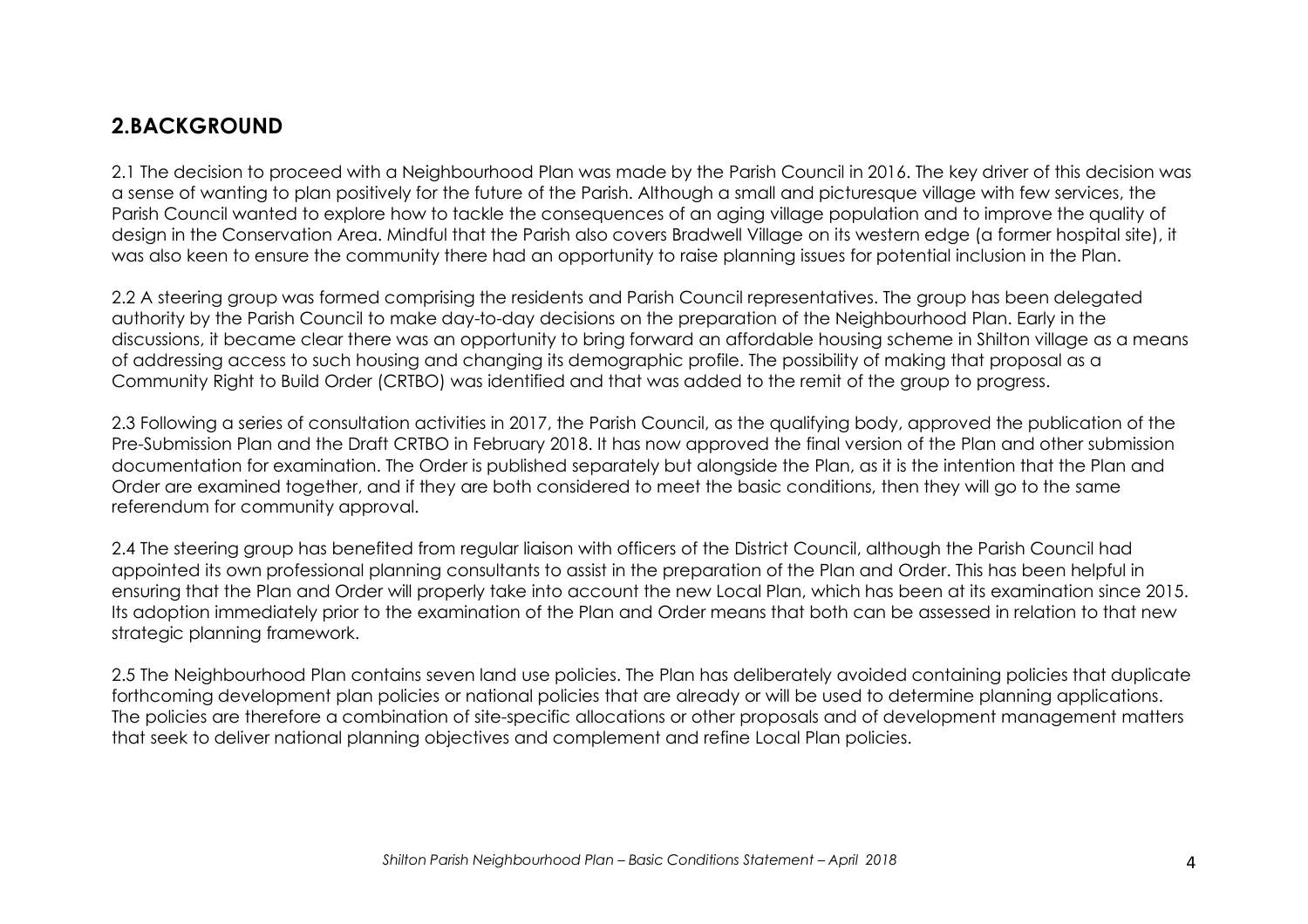## **3.CONFORMITY WITH NATIONAL PLANNING POLICY**

3.1 The Neighbourhood Plan has been prepared with full regard to national policies as set out in the National Planning Policy Framework (NPPF) and is mindful of the Planning Practice Guidance (PPG) in respect of formulating Neighbourhood Plans. The Parish Council is also mindful that shortly before the completion of the Plan the Government published its draft revisions to the NPPF for consultation. As it is not expected that the final NPPF will be published before the examination of the Plan, that document has not been taken into account in this Statement. However, it is noted that there are no significant changes in policy in respect of the proposals contained in this Plan.

3.2 In overall terms, there are four NPPF paragraphs that provide general guidance on neighbourhood planning, to which the Neighbourhood Plan has directly responded:

#### Para 16 and 183

3.3 The Parish Council considers the Neighbourhood Plan is planning positively to support the strategic development needs of the District, as framed by the Local Plan, albeit at the very small scale expected of a small village. By making a housing allocation for affordable housing and by seeking to secure the long term viability of a precious community asset, the Plan shapes the future of village life. It represents a vision, objectives and policies for the Parish that reflect the desires of the majority of the local community for the kind of place that the villages and the wider Parish should remain and how they may change for the better in coming years.

#### Para 184 and 185

3.4 The Parish Council believes the policies of the Neighbourhood Plan are in general conformity with the policies of the new Local Plan. It is considered to strike a positive balance between the physical and policy constraints of being a smaller village and the desire to steer development of the right type to the right locations. It focusses primarily on site-specific policies that translate the general requirements of the Local Plan into a local context for the Parish.

3.5 Table A below demonstrates the relationship between each policy and other relevant parts of the NPPF: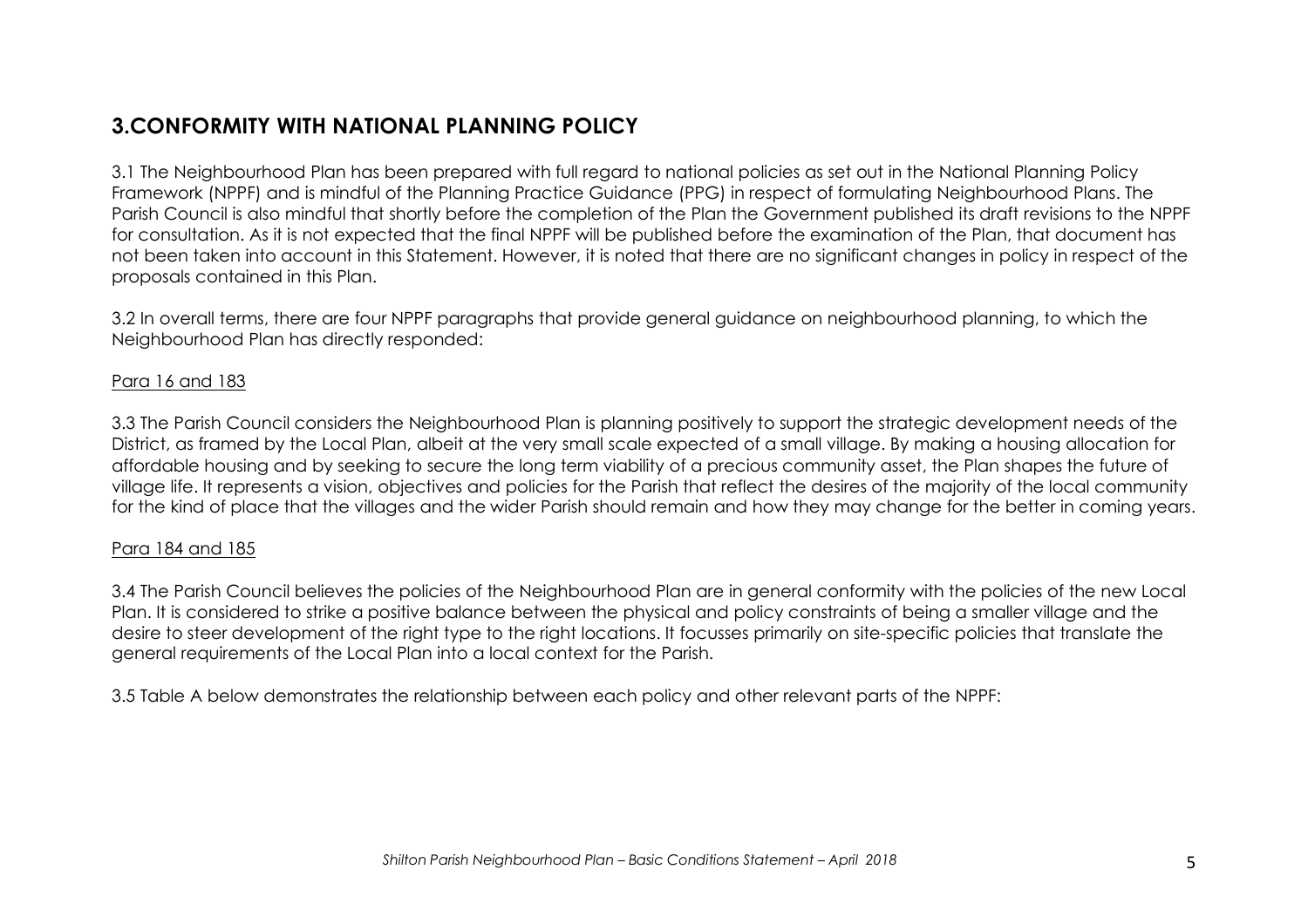|                 | Table A: Neighbourhood Plan & the NPPF |                                                                                                                                                                                                                                                                                                                                                                                                                                                                                                                                                                                                                                                                                                                                                                                                                                                                                                                                                                                                                                                                                                                                                                                                                                                                                                                                                                                                                                                                                                                                                                                                                                                                                                                                               |  |  |  |  |
|-----------------|----------------------------------------|-----------------------------------------------------------------------------------------------------------------------------------------------------------------------------------------------------------------------------------------------------------------------------------------------------------------------------------------------------------------------------------------------------------------------------------------------------------------------------------------------------------------------------------------------------------------------------------------------------------------------------------------------------------------------------------------------------------------------------------------------------------------------------------------------------------------------------------------------------------------------------------------------------------------------------------------------------------------------------------------------------------------------------------------------------------------------------------------------------------------------------------------------------------------------------------------------------------------------------------------------------------------------------------------------------------------------------------------------------------------------------------------------------------------------------------------------------------------------------------------------------------------------------------------------------------------------------------------------------------------------------------------------------------------------------------------------------------------------------------------------|--|--|--|--|
| No.             | <b>Policy Title</b>                    | Commentary                                                                                                                                                                                                                                                                                                                                                                                                                                                                                                                                                                                                                                                                                                                                                                                                                                                                                                                                                                                                                                                                                                                                                                                                                                                                                                                                                                                                                                                                                                                                                                                                                                                                                                                                    |  |  |  |  |
| SH <sub>1</sub> | <b>Village Boundaries</b>              | This policy establishes the key spatial strategy for directing future development<br>proposals in the parish towards the two settlements of sufficient status in the Parish. Its<br>other settlements – Stonelands and Sturt – are no more than remote hamlets with no<br>services and are therefore not sustainable locations for any significant housing<br>development. The policy provides for new homes, in the form of small scale infill<br>development, and is therefore positive about planning for new homes (§50). In<br>bringing clarity to the definition of settlement and countryside, the policy will help<br>apply the relevant NPPF policies to proposals.                                                                                                                                                                                                                                                                                                                                                                                                                                                                                                                                                                                                                                                                                                                                                                                                                                                                                                                                                                                                                                                                  |  |  |  |  |
| SH <sub>2</sub> | <b>Allotment Field</b>                 | This policy allocates land for an affordable housing scheme and a new village green.<br>The housing scheme will enable yopunger people and families to live in the village and<br>the policy allows for some market housing to ensure a viable scheme can be delivered<br>$(S54)$ . The village green will provide a much needed gathering space for events $(S70)$ .<br>It is similar to a Rural Exception Site but is not promoted as such and does not therefore<br>depend on a housing needs survey evidence base. Rather, to improve the vitality of<br>the village that is being lost as its population ages (as per §55), the policy is intended to<br>improve the vitality of village life. They may be newly formed households from the local<br>area or existing households in other affordable accommodation and they may be key<br>workers in local public services. However, as planning policy has its limitations in<br>securing and maintaining housing occupation for this outcome, the policy will be<br>implemented by an Order (that includes a leaseholder enfranchisement exemption)<br>and the scheme will be delivered and management by a new Community Land Trust.<br>To secure the land for this purpose required land for which there was no 'hope value'<br>in respect of its future development potential. The policy must therefore be an<br>exception to Policy SH1 by being not just outside the defined village boundary but also<br>being a little removed from it (by some 80m). To mitigate the potential for negative<br>landscape and access effects as a result, the policy sets out the key development<br>principles for the site (§58). The site is located on the western edge of the village and |  |  |  |  |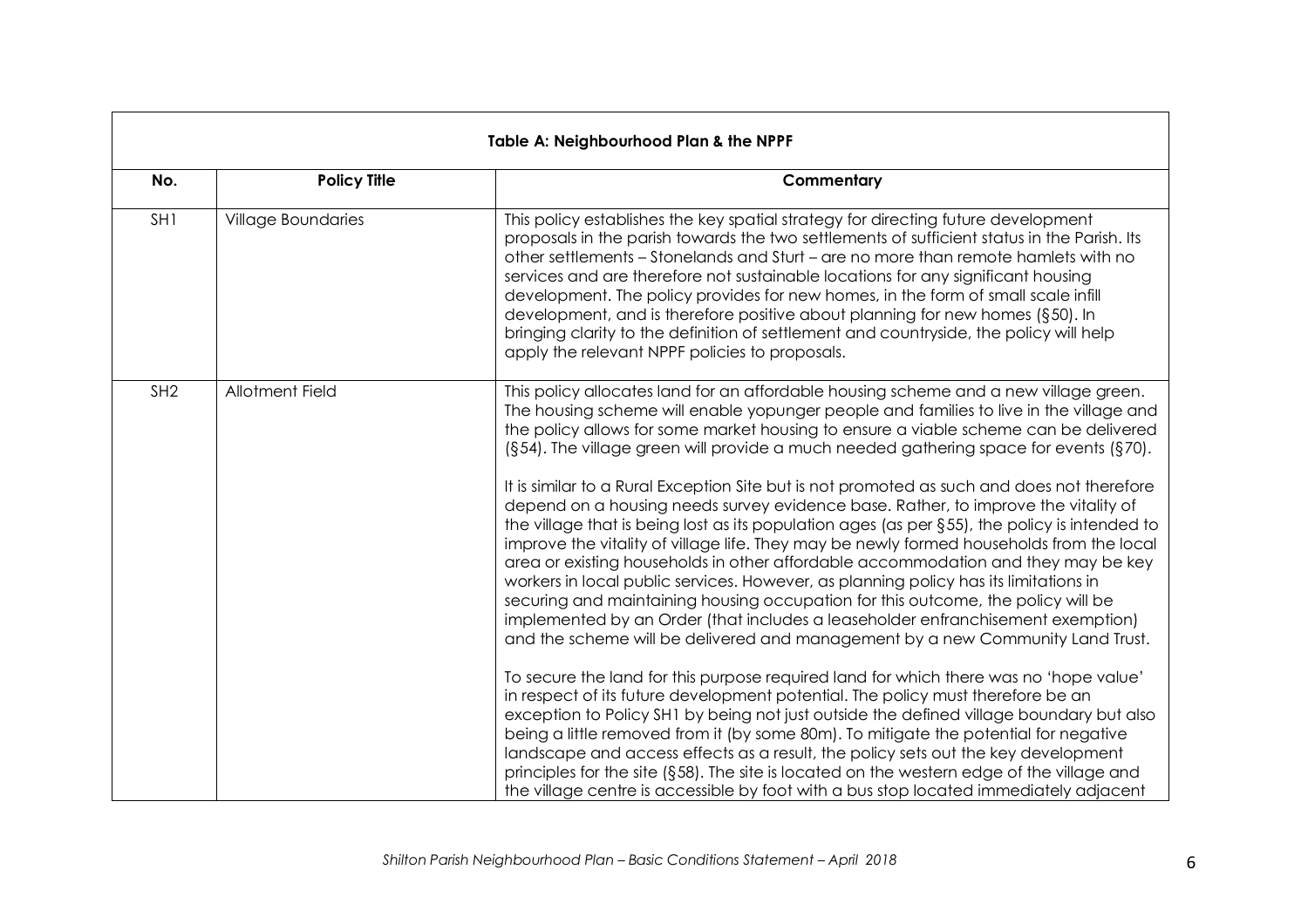|                 |                   | to the site. The policy makes provisions for the construction of a new public footpath to<br>be delivered as part of the scheme (§35).                                                                                                                                                                                                                                                                                                                                                                                                                                                                                                                                                                                                                                                                                                                                                                                                                                                                                                                                                                                                                                          |
|-----------------|-------------------|---------------------------------------------------------------------------------------------------------------------------------------------------------------------------------------------------------------------------------------------------------------------------------------------------------------------------------------------------------------------------------------------------------------------------------------------------------------------------------------------------------------------------------------------------------------------------------------------------------------------------------------------------------------------------------------------------------------------------------------------------------------------------------------------------------------------------------------------------------------------------------------------------------------------------------------------------------------------------------------------------------------------------------------------------------------------------------------------------------------------------------------------------------------------------------|
| SH <sub>3</sub> | Rose & Crown P.H. | The policy seeks to ensure that this valuable facility continues to remain viable and<br>seeks to enable its development to remain as such (§70). The criteria guiding the<br>development seek a balance to protect the designated heritage assets in and around<br>the site (§126) while ensuring the facility remains viable (§173) and lowers the planning<br>risk for the landowner to pursue proposals, who has confirmed that the policy does just<br>this. In doing so, the policy addresses each of the tests of $\S$ 131 – the desirability of<br>preserving the listed pub and its garden, its contribution to the historic streetscene as<br>part of its future commercial appeal and the importance of new buildings making a<br>positive contribution to the character of the village.                                                                                                                                                                                                                                                                                                                                                                             |
|                 |                   | Having established the key land use principles based on an initial understanding of the<br>significance of the listed buildings and Conservation Area (using the pre-application<br>advice provided by the District Council to the owner), it will be for a future planning<br>application to demonstrate how the detailed proposals meet the tests of §129. The<br>advice indicates that it will be uneconomic to conserve the rear barn structure given<br>its condition, though the policy requires this to be demonstrated in due course. As the<br>rear barn is listed only by its functional association with the pub (and does not appear<br>in the listing description itself), its significance as a heritage asset is lower than may<br>otherwise be the case. Similarly, its dilapidated state has detracted from the character<br>of the historic pub for many years, with no prospect of returning to an economic,<br>beneficial use. It is therefore argued that the loss of the barn is less than substantial<br>(both in terms of its intrinsic significance and of its effect on the character of the listed<br>pub) and so the tests of §133 are not engaged. |
|                 |                   | However, §134 is engaged and it is argued that the less than substantial harm to the<br>listed pub by way of the loss and replacement of the rear barn, of the enabling<br>accommodation development to the rear and side of the pub and of alterations to<br>the pub itself to improve its operations is outweighed by the public benefits of retaining<br>the pub as the most important social asset in the village. In this sense, any minor<br>residual conflict with conserving the heritage assets in their current state is also<br>outweighed by the enabling development, as per §140.                                                                                                                                                                                                                                                                                                                                                                                                                                                                                                                                                                                 |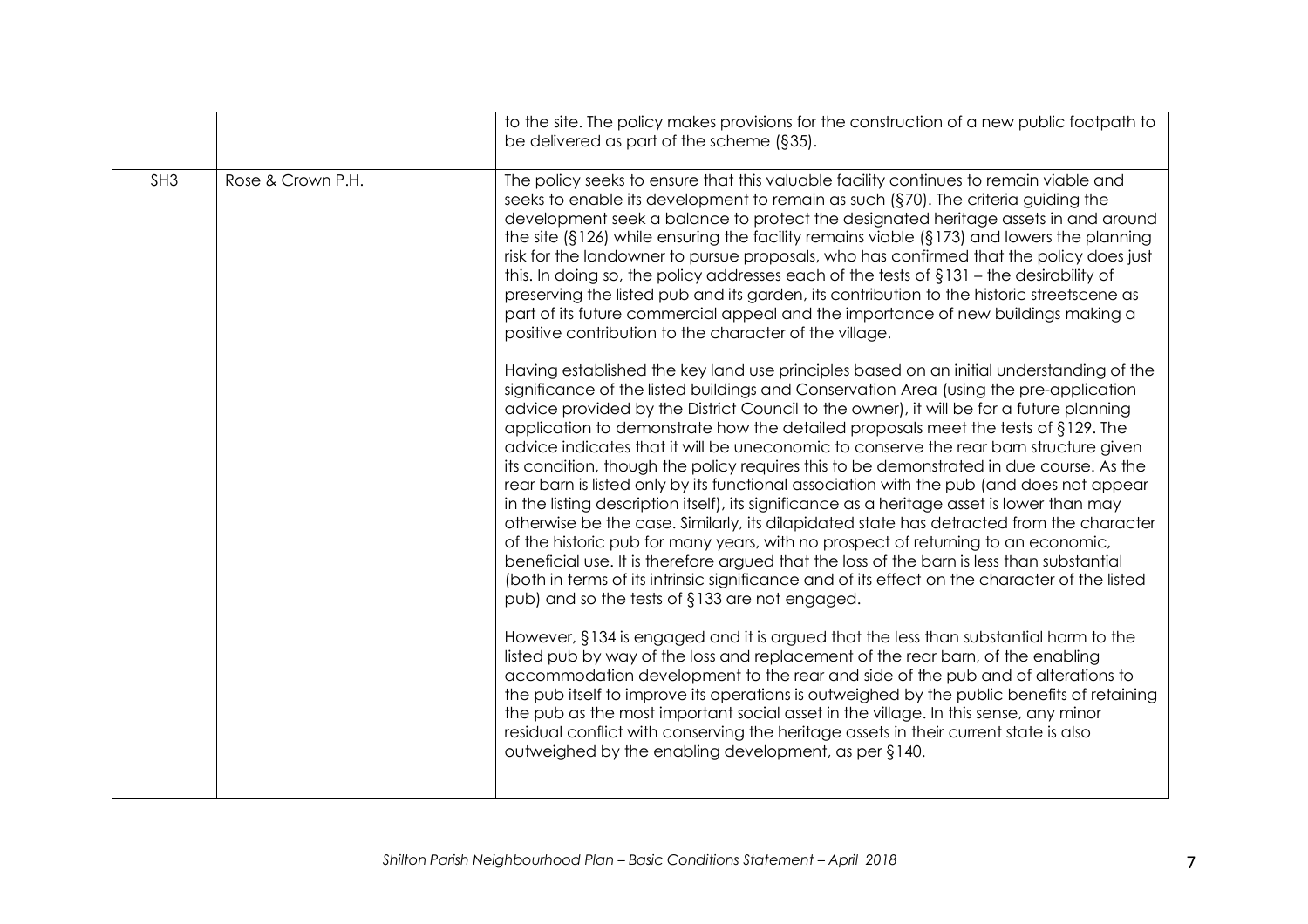| SH4             | Design in Shilton Village         | This policy sets out robust and comprehensive criteria for the quality of development<br>that will be expected in the defined settlement of Shilton village $(§58)$ . The policy is not<br>intended to prescribe design outcomes (as per $\S 60$ ), but it does require applicants to<br>demonstrate how the guidance has informed their proposals.                                                                                                                                                                        |
|-----------------|-----------------------------------|----------------------------------------------------------------------------------------------------------------------------------------------------------------------------------------------------------------------------------------------------------------------------------------------------------------------------------------------------------------------------------------------------------------------------------------------------------------------------------------------------------------------------|
| SH <sub>5</sub> | The Shilton - Carterton Local Gap | The policy defines the Shilton – Carterton gap that functions to prevent the visual<br>coalescence of the two settlements through inappropriate development of the land<br>between them. As a demonstrable physical attribute of the land that serves a purpose<br>that is beyond the ordinary appreciation of the countryside, it therefore qualifies as a<br>'valued landscape' as per §109, which requires protection and enhancement as a<br>starting point for managing development rather than a planning judgement. |
| SH6             | Local Green Spaces                | This policy identifies three open spaces $(\S 76)$ to be protected from development by<br>their designation as Local Green Spaces that meets the requirements necessary to be<br>designated as such $(\S 77)$ .                                                                                                                                                                                                                                                                                                            |
| SH <sub>7</sub> | Green Infrastructure              | This policy defines a Green Infrastructure Network for the whole Parish and seeks to<br>protect, enhance and manage this Network of green infrastructure and biodiversity<br>$(S117)$ .                                                                                                                                                                                                                                                                                                                                    |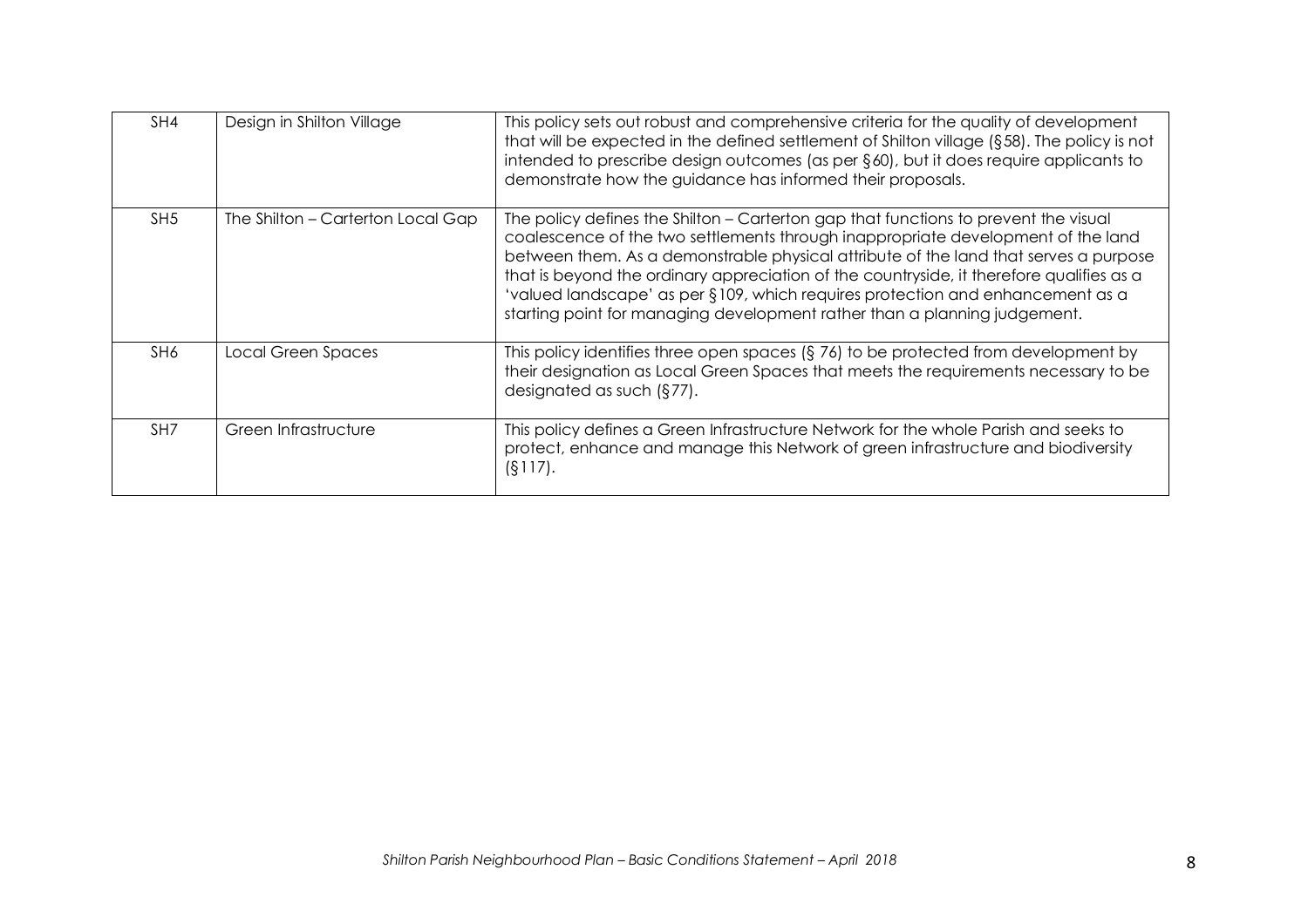## **4.CONTRIBUTING TO ACHIEVING SUSTAINABLE DEVELOPMENT**

4.1 The separate Strategic Environmental Assessment Report sets out how the policies of the Neighbourhood Plan contribute to the achievements of sustainable development in a systematic way. The report concludes thus:

*"8.1 The assessment of the final objectives and policies of the Neighbourhood Plan indicates that the potential for significant environmental effects has either been avoided or successfully mitigated through careful site selection and policy wording. For the most part, the policies offer a supplementary level of guidance to those of national or development plan policy so that those policies can be applied to this Parish.*

*8.2 Given the very modest scale of change planned for by the policies, there should be no in-combination or cumulative effects when taken together with other provisions in the imminent Local Plan for this part of the District. Further, the policies do not conflict with those of the Minerals & Waste Core Strategy that effect other parts of the Parish."*

|                 | Table B: Neighbourhood Plan & Sustainable Development |        |          |                |                                                                                                                                                                                                                                                                                                                                                                                  |  |
|-----------------|-------------------------------------------------------|--------|----------|----------------|----------------------------------------------------------------------------------------------------------------------------------------------------------------------------------------------------------------------------------------------------------------------------------------------------------------------------------------------------------------------------------|--|
|                 | <b>Policy</b>                                         | Social | Economic | <b>Environ</b> | Commentary                                                                                                                                                                                                                                                                                                                                                                       |  |
| SH <sub>1</sub> | <b>Village Boundaries</b>                             | 0      |          | $+$            | The policy will have a positive environmental effect by<br>containing and managing the appropriate growth of the<br>defined village settlements that reflects the importance of the<br>landscape and local heritage in a rural location.                                                                                                                                         |  |
| SH <sub>2</sub> | Allotment Field                                       | $+$    | 0        | $O/-$          | The policy will have a positive social effect in providing for a<br>small number of new affordable homes over the plan period<br>and the creation of a new village green. As the land is open<br>countryside on the western edge of the Shilton Village, there is a<br>minor negative environmental effect, though the policy<br>requirements will mitigate much of that effect. |  |

4.2 A wider view of the sustainability performance of the policies is set out in Table B below: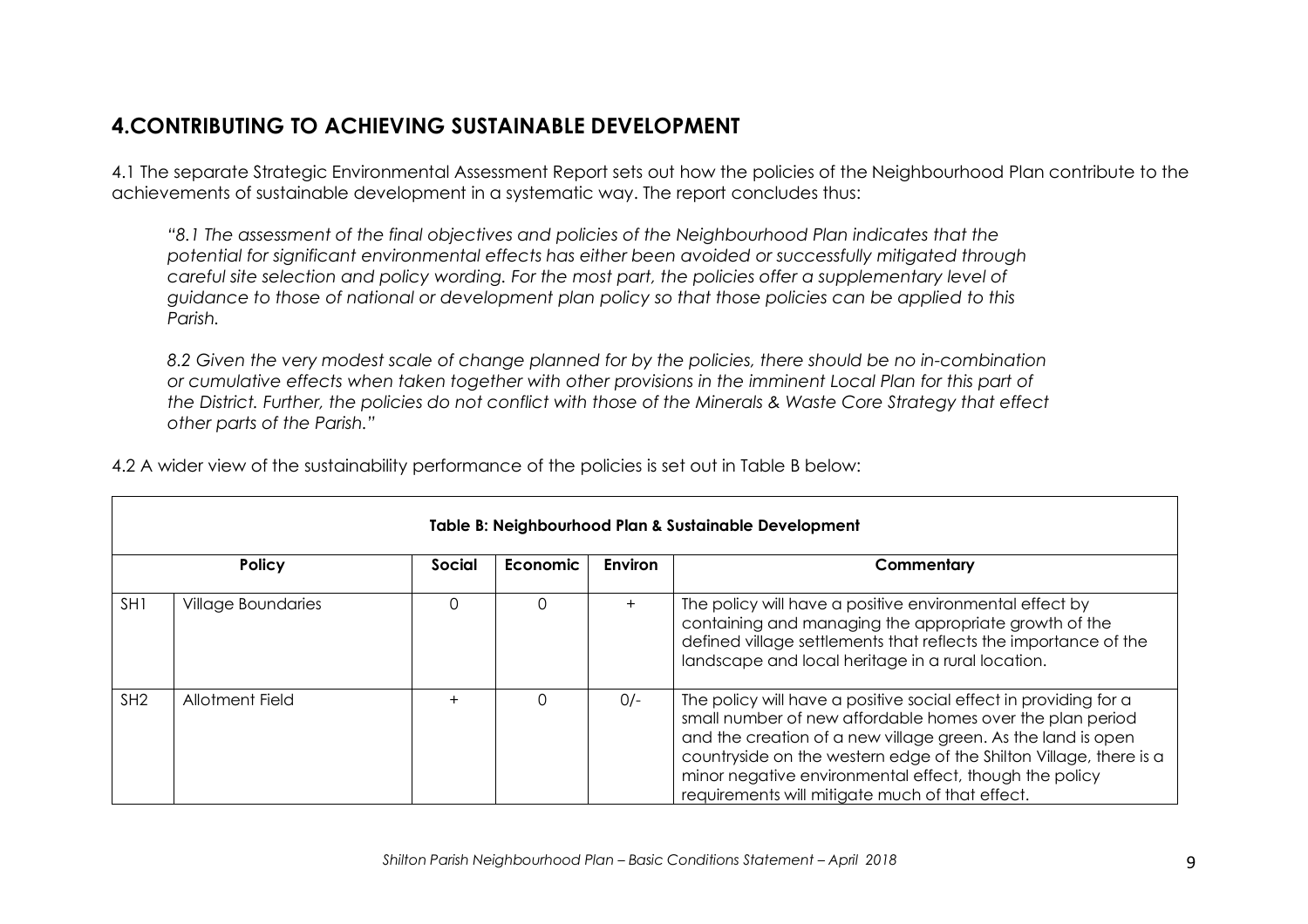| SH <sub>3</sub> | Rose & Crown P.H.                    | $^{+}$       |          | $0/-$ | The policy will have a positive social effect by ensuring that the<br>facility is able to remain viable through allowing for its<br>development to secure this. It will also have a positive economic<br>effect by allowing a local business to survive and grow. The<br>policy minor negative environmental effect as the harm to the<br>heritage assets will be less than substantial as part of the<br>proposal will improve the character of the setting to the pub. |
|-----------------|--------------------------------------|--------------|----------|-------|--------------------------------------------------------------------------------------------------------------------------------------------------------------------------------------------------------------------------------------------------------------------------------------------------------------------------------------------------------------------------------------------------------------------------------------------------------------------------|
| SH4             | Design in Shilton Village            | $\mathbf{O}$ | $\Omega$ | $+$   | The policy will have a positive environmental effect in helping to<br>ensure that the future standards of design reflect the specific<br>characteristics of the Shilton village.                                                                                                                                                                                                                                                                                         |
| SH <sub>5</sub> | The Shilton - Carterton Local<br>Gap | $\Omega$     | $\Omega$ | $+$   | The policy will have a positive environmental effect in helping to<br>ensure that the Shilton - Carterton gap continues to operate as<br>a clear visual and physical break in the built environment<br>contributing to the local landscape character.                                                                                                                                                                                                                    |
| SH6             | <b>Local Green Spaces</b>            | $+$          | $\Omega$ | $+$   | The policy designates three Local Green Spaces to rule out<br>development unless in exceptional circumstances. The spaces<br>offer recreational value, as well as intrinsic value as open space<br>and therefore has a positive environmental and social effect.                                                                                                                                                                                                         |
| SH7             | Green Infrastructure                 | $\Omega$     | $\Omega$ | $+$   | The policy has a positive environmental effect as it sets out the<br>requirements for sustaining and improving important<br>environmental assets of the Parish to encourage better habitat<br>and walking/bridlepath connectivity.                                                                                                                                                                                                                                       |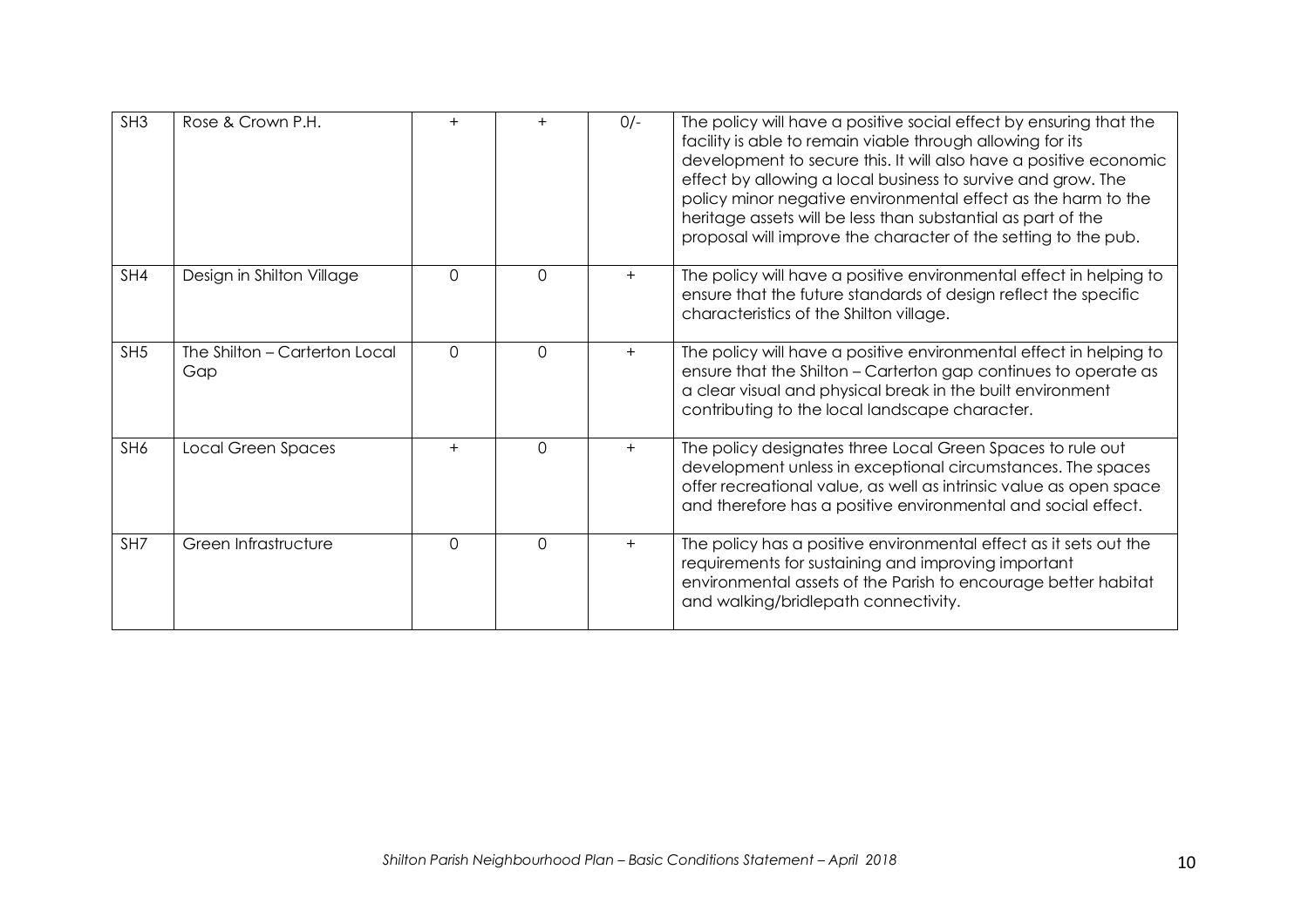## **5.GENERAL CONFORMITY WITH THE STRATEGIC POLICIES OF THE DEVELOPMENT PLAN**

5.1 The Neighbourhood Plan has been prepared to ensure its general conformity with the strategic policies of the development plan for the District, that is West Oxfordshire Local Plan 2011 – 2031. At the time of the preparation of this Statement, the Local Plan has yet to be adopted, but it will be before the Neighbourhood Plan is examined. For this purpose, the composite version of the West Oxfordshire Local Plan of February 2018 that includes further modifications as a result of its examination has been used to identify the relevant strategic policies against which to test conformity.

5.2 The Local Plan defines the two villages, Shilton and Bradwell villages, as 'small villages' in the settlement hierarchy, but allows Neighbourhood Plans to allocate housing development in Policy H2.

5.3 An assessment of the general conformity of each policy, and its relationship with Local Plan policy where relevant, is contained in Table C below: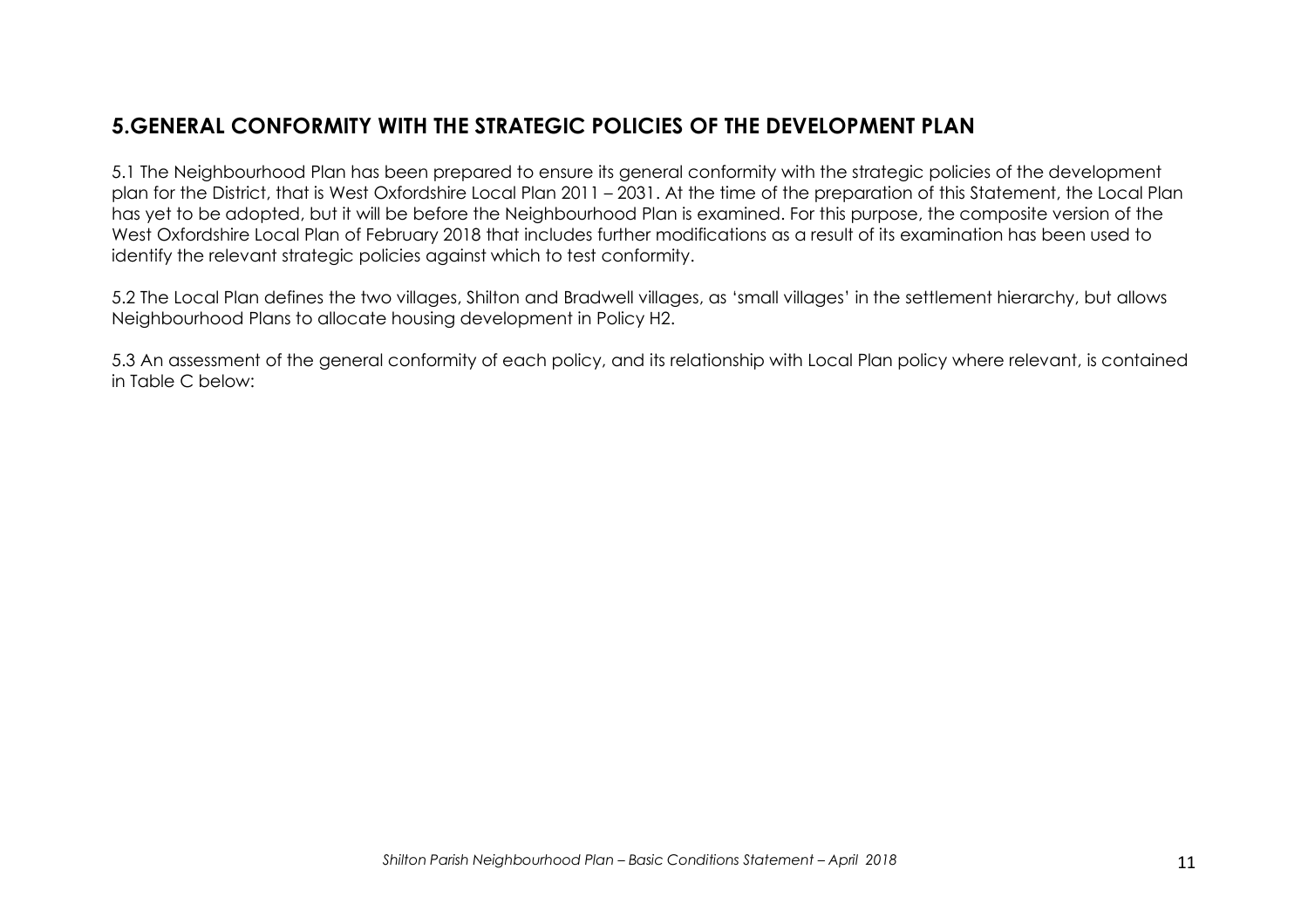|                 | Table C: Neighbourhood Plan & Emerging Development Plan Conformity Summary |                                                                                                                                                                                                                                                                                                                                                                                                                                                                                                                                                                                                                                                                                                                                                                                                                                                                                                                                                                                                                                                                                                                                                                                                                                            |  |  |  |
|-----------------|----------------------------------------------------------------------------|--------------------------------------------------------------------------------------------------------------------------------------------------------------------------------------------------------------------------------------------------------------------------------------------------------------------------------------------------------------------------------------------------------------------------------------------------------------------------------------------------------------------------------------------------------------------------------------------------------------------------------------------------------------------------------------------------------------------------------------------------------------------------------------------------------------------------------------------------------------------------------------------------------------------------------------------------------------------------------------------------------------------------------------------------------------------------------------------------------------------------------------------------------------------------------------------------------------------------------------------|--|--|--|
| No.             | <b>Policy Title &amp; Refs</b>                                             | Commentary                                                                                                                                                                                                                                                                                                                                                                                                                                                                                                                                                                                                                                                                                                                                                                                                                                                                                                                                                                                                                                                                                                                                                                                                                                 |  |  |  |
| SH <sub>1</sub> | Village Boundaries                                                         | This policy establishes and defines the village boundaries to distinguish the consideration of<br>planning applications within the Shilton and Bradwell villages from those in the countryside outside<br>these boundaries. It makes no site allocations within the defined boundaries as Policy OS2 defines<br>both settlements as 'small villages' in the settlement hierarchy, where new development is<br>constrained. It is noted that the Local Plan does not define settlement boundaries in this way, but<br>it does make a clear distinction between small villages and the open countryside in Policy OS2.<br>That policy states that "development in the small villages, hamlets and open countryside will be<br>limited to that which requires and is appropriate for a rural location and which respects the<br>intrinsic character of the area".<br>The policy will operate alongside Policy H2 which in itself does not prescribe a maximum quantum<br>of development but provides circumstances where infill development may be appropriate. It<br>confines schemes supported by Policy H2 to two dwellings to contain the scale of change in the<br>village at any one location to maintain the character of the village. |  |  |  |
| SH <sub>2</sub> | <b>Allotment Field</b>                                                     | This policy is proposed as an exception to Policy SH1 and therefore to Local Plan Policy H2 in order<br>to secure the specific type of housing and green infrastructure benefit desired by the local<br>community. Policy H2 allows the allocation of housing land in small villages through<br>Neighbourhood Plans. Although the land does not lie within the village it lies alongside a small<br>cluster of existing homes that are considered to form part of the village community and are only<br>some 80m from the western edge of the village in any event. It is only Policy SH1 that defines the<br>village boundary and not Policy H2 and so Policy SH2 is regarded as being in line with Policy H2.<br>The development proposals are consistent with the location principles of Policy OS2. They are<br>appropriate to the context of the location being part of a small cluster of houses at that end of<br>the village) and therefore form a logical complement to the existing scale and pattern of<br>development. There is no risk of coalescence with other settlements and the design requirements<br>of the policy will ensure its landscape effects are minimised.                                                    |  |  |  |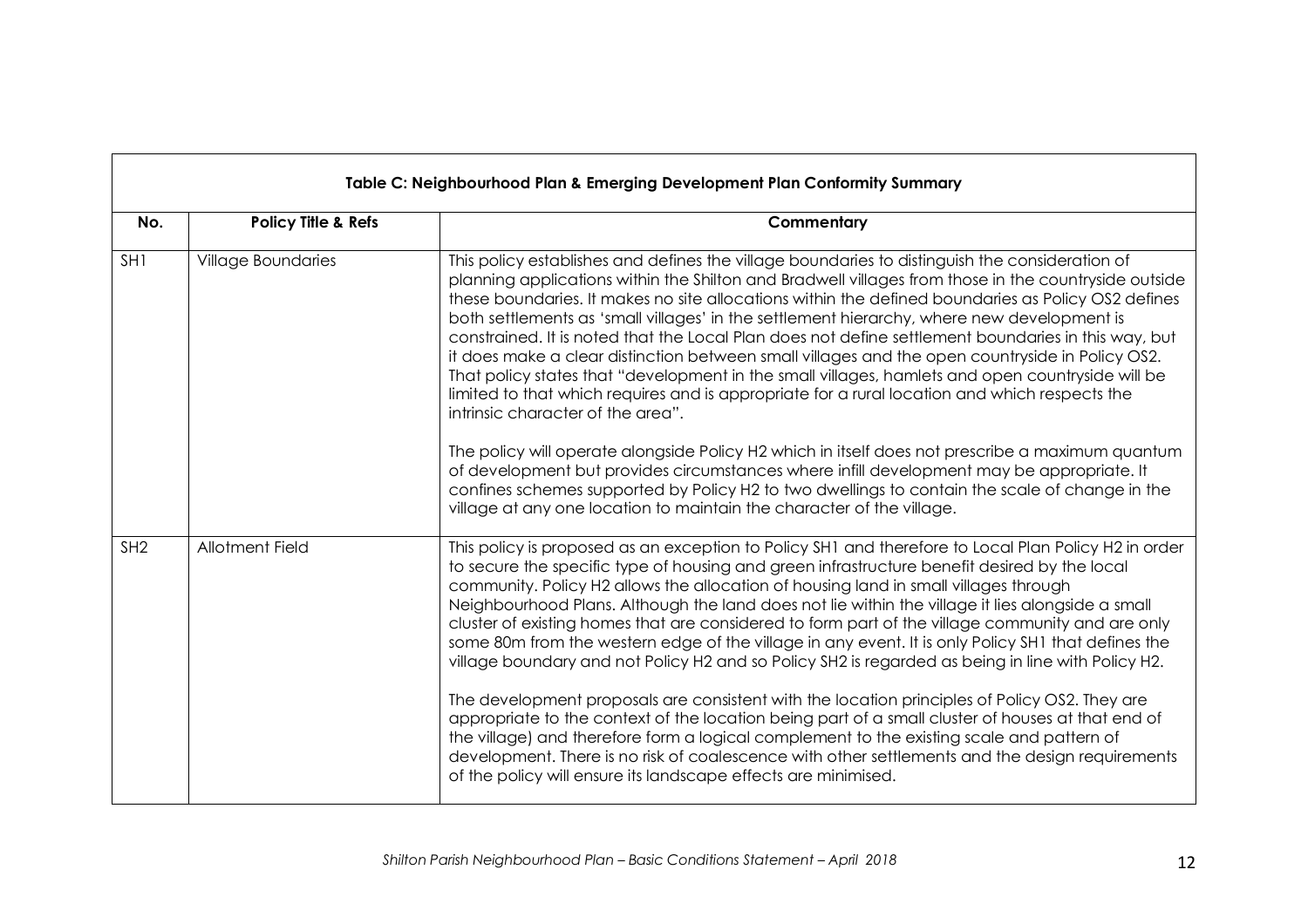|                 |                   | It is consistent with the high design standards expected in Policy OS4 and will protect the local<br>landscape character, as per Policy EH1. In respect of Policy T3, the policy requires the<br>investigation of the creation of a new footpath link between the site and village and its<br>implementation as part of the scheme if deliverable (the provision for which has been made in<br>the Order). It is acknowledged that Shilton is not well suited to any major development in respect<br>of Policy T1 as it has few local services and its public transport connections are weak. Hence, the<br>scheme provides only a small number of new homes, but which will be of sufficient number overall<br>to begin to address the demographic profile of the village.                                                                                                                                                                                                                                                                            |
|-----------------|-------------------|--------------------------------------------------------------------------------------------------------------------------------------------------------------------------------------------------------------------------------------------------------------------------------------------------------------------------------------------------------------------------------------------------------------------------------------------------------------------------------------------------------------------------------------------------------------------------------------------------------------------------------------------------------------------------------------------------------------------------------------------------------------------------------------------------------------------------------------------------------------------------------------------------------------------------------------------------------------------------------------------------------------------------------------------------------|
|                 |                   | The approach accords with the affordable housing provisions of Policy H3 in respect of its<br>proposals to deliver suitable rural sites for small scale affordable housing schemes and its<br>allowance for a small number of open market homes to ensure viability. It is noted that although<br>meeting the housing needs of young people is referenced in the Local Plan (§5.94/5.95), it relies<br>on policies H3 and H5 (self-build) to meet those needs rather than make specific policy provision.<br>It is therefore possible that this policy device (coming through a Neighbourhood Plan) combined<br>with an Order and delivered by the Community Land Trust may provide a model by which the<br>District Council's aims may be achieved here and elsewhere in the District. The Order proposes a<br>planning condition to ensure that a viability appraisal is agreed between the CLT and District<br>Council, once the CLT has determined its business model and optimum tenure mix and need for<br>cross-subsidy from open market homes. |
| SH <sub>3</sub> | Rose & Crown P.H. | The policy balances Local Plan Policy E5 which supports the retention of local services and<br>community facilities with its policies EH7-EH9 that manage the effects of development on<br>Conservation Areas and Listed Buildings. There is a danger that the pub may be lost if it cannot<br>secure a wider range of revenues than bar and food sales. The local community does not wish to<br>be in a circumstance where proposals to change the use of the pub to another use are made in<br>accordance with the criteria of the policy.                                                                                                                                                                                                                                                                                                                                                                                                                                                                                                           |
|                 |                   | The pre-application advice offered by the District Council to the owner indicates that it ought to<br>be possible for this balance to be struck in a way that meets the essence of both the community<br>asset and heritage asset objectives. The policy is an important next step in enshrining these key<br>principles for the local community to understand and have an opinion on so that, when made, it<br>will provide the owner with the confidence to invest in making a detailed planning application.<br>The costs of making that application to satisfy the requirements of the policy and of Local Plan<br>policies EH7-EH9 will be considerable.                                                                                                                                                                                                                                                                                                                                                                                          |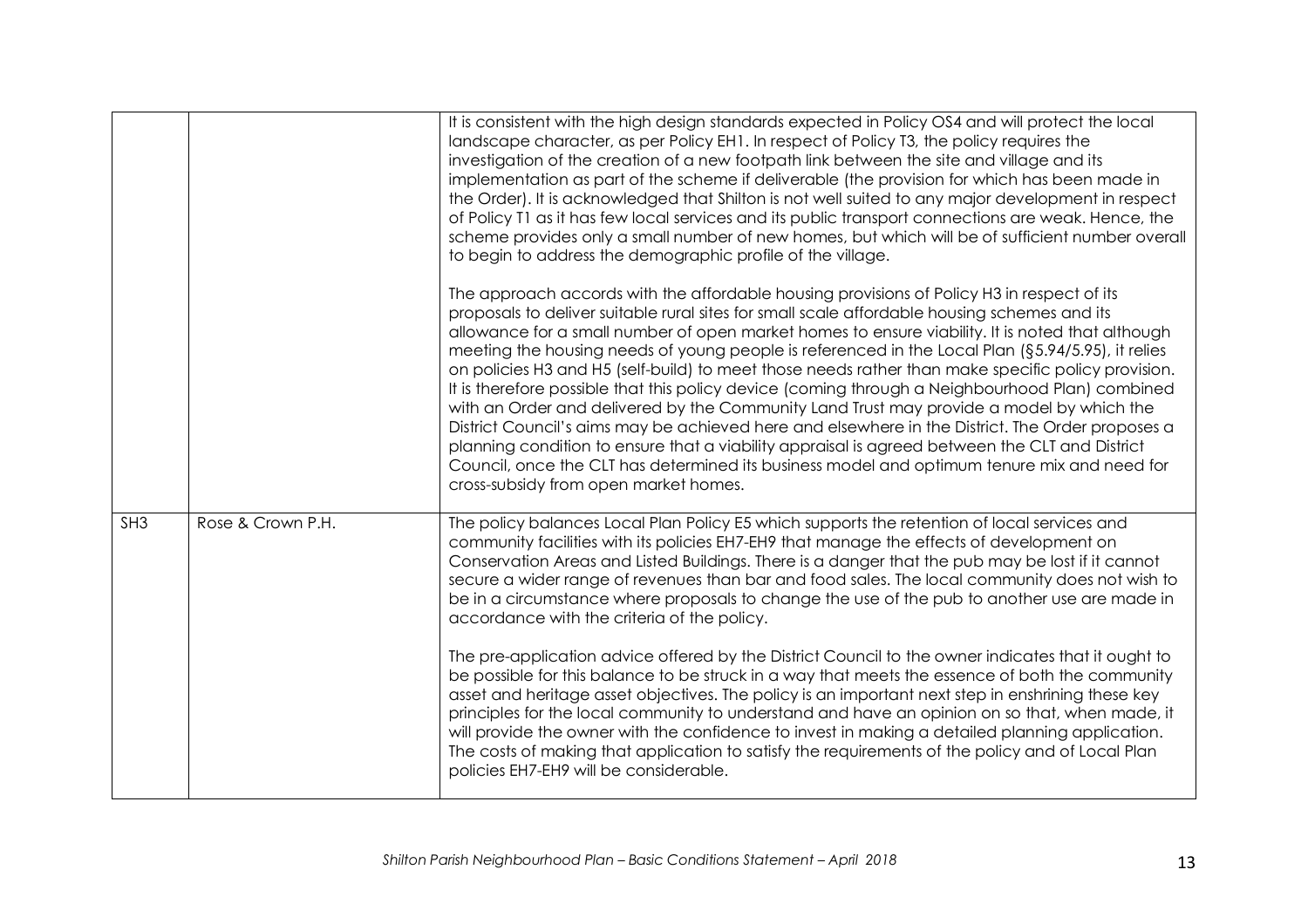|                 |                                      | The policy also allows for the scheme to include provision for car parking beyond the defined<br>Village Boundary and in the countryside. However, its requirements for that part of the scheme to<br>be confined to providing a permeable surface and no other structures will ensure that it is<br>consistent with Policy EH1 on conserving the essential landscape character of this edge of the<br>village.                                                                                   |
|-----------------|--------------------------------------|---------------------------------------------------------------------------------------------------------------------------------------------------------------------------------------------------------------------------------------------------------------------------------------------------------------------------------------------------------------------------------------------------------------------------------------------------------------------------------------------------|
| SH4             | Design in Shilton Village            | The policy gives local effect to Policy OS4, Policy EH7 (as most of the village lies within a<br>designated Conservation Area) and the West Oxfordshire Design Guidance and refines it in<br>identifying a set of design attributes that define the special character of the Shilton village. It<br>identifies 'local heritage assets' as playing a role in defining the character of the streetscene that<br>should be considered as 'non-designated heritage assets', as per Policy EH14.       |
| SH <sub>5</sub> | The Shilton - Carterton Local<br>Gap | The policy is consistent with Policy OS2 which seeks to "avoid the coalescence and loss of identity<br>of separate settlements". It identifies the specific potential risk of the visual coalescence of Shilton<br>and Carterton and defines the minimum land area required to prevent it. It is not seeking to assert<br>any other landscape character value beyond the normal value of the open countryside that<br>helps define the character of the village and so Policy EH1 is not engaged. |
| SH6             | Local Green Spaces                   | The policy identifies and designates three Local Green Spaces complementing Policy EH3 of the<br>Local Plan that seeks to protect green infrastructure and the public realm.                                                                                                                                                                                                                                                                                                                      |
| SH7             | Green Infrastructure                 | The policy identifies a Green Infrastructure Network to be protected and enhanced<br>complimenting Policies EH2 and EH3 of the Local Plan and giving them local effect.                                                                                                                                                                                                                                                                                                                           |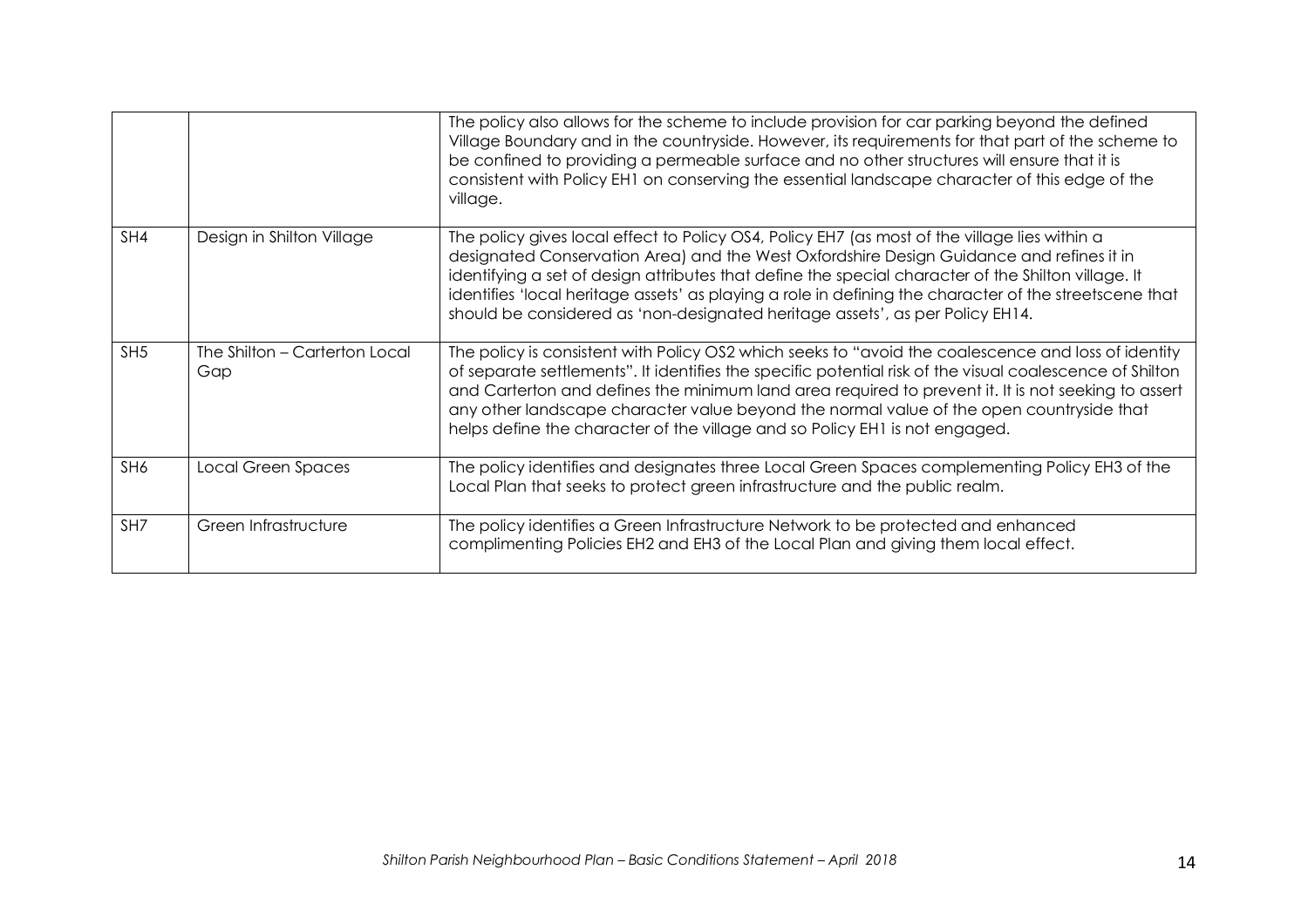## **6.COMPATABILITY WITH EU LEGISLATIONS**

6.1 The local planning authority, West Oxfordshire District Council, issued its formal screening opinion on the requirement for a Strategic Environmental Assessment (SEA) after the publication of the Pre-Submission Plan (see separate report). It concluded:

*"5.1 Any new development proposals which fall within the parish of Shilton will ultimately be determined in line with the policies of the West Oxfordshire Local Plan and Neighbourhood Plan (once made).* 

*5.2. The emerging West Oxfordshire Local Plan has been subject to extensive sustainability appraisal in conformity with the European Directive on Strategic Environmental Assessment (SEA Directive) and the Environmental Assessment of Plans and Programmes Regulations 2004 (SEA Regulations). The most recent Sustainability Appraisal was completed in October 20172.* 

*5.3. Where the neighbourhood plan is in conformity with the emerging West Oxfordshire Local Plan, it is highly likely to comply*  with the SEA Directive; however where this diverts from this, it will need to be demonstrated that it conforms to the Directive *and to National Planning Policy.* 

*5.4. Based on the information provided, it is considered unlikely that the Neighbourhood Plan will have significant environmental effects having regard to the characteristics, location and the types and characteristics of the potential impacts and therefore an SEA is not required. However, this is subject to the comments received from the statutory consultees.* 

6.2 The statutory consultees have since confirmed their agreement with this opinion. But, the Parish Council was not able to wait until these conclusions could be reached (as the District Council was only willing to carry out the screening once the policies had been drafted). It therefore prepared a Draft SEA as part of the consultation on the Pre-Submission Neighbourhood Plan (having already consulted on the scope of the assessment) to ensure that the Plan could meet this basic condition if the opinion reached a different conclusion. In the event that it has not, the Parish Council has decided to complete the SEA process and to publish a final report (also published separately).

#### 6.3 The SEA report concludes:

*"8.1 The assessment of the final objectives and policies of the Neighbourhood Plan indicates that the potential for significant environmental effects has either been avoided or successfully mitigated through careful site selection and policy wording. For the most part, the policies offer a supplementary level of guidance to those of national or development plan policy so that those policies can be applied to this Parish.*